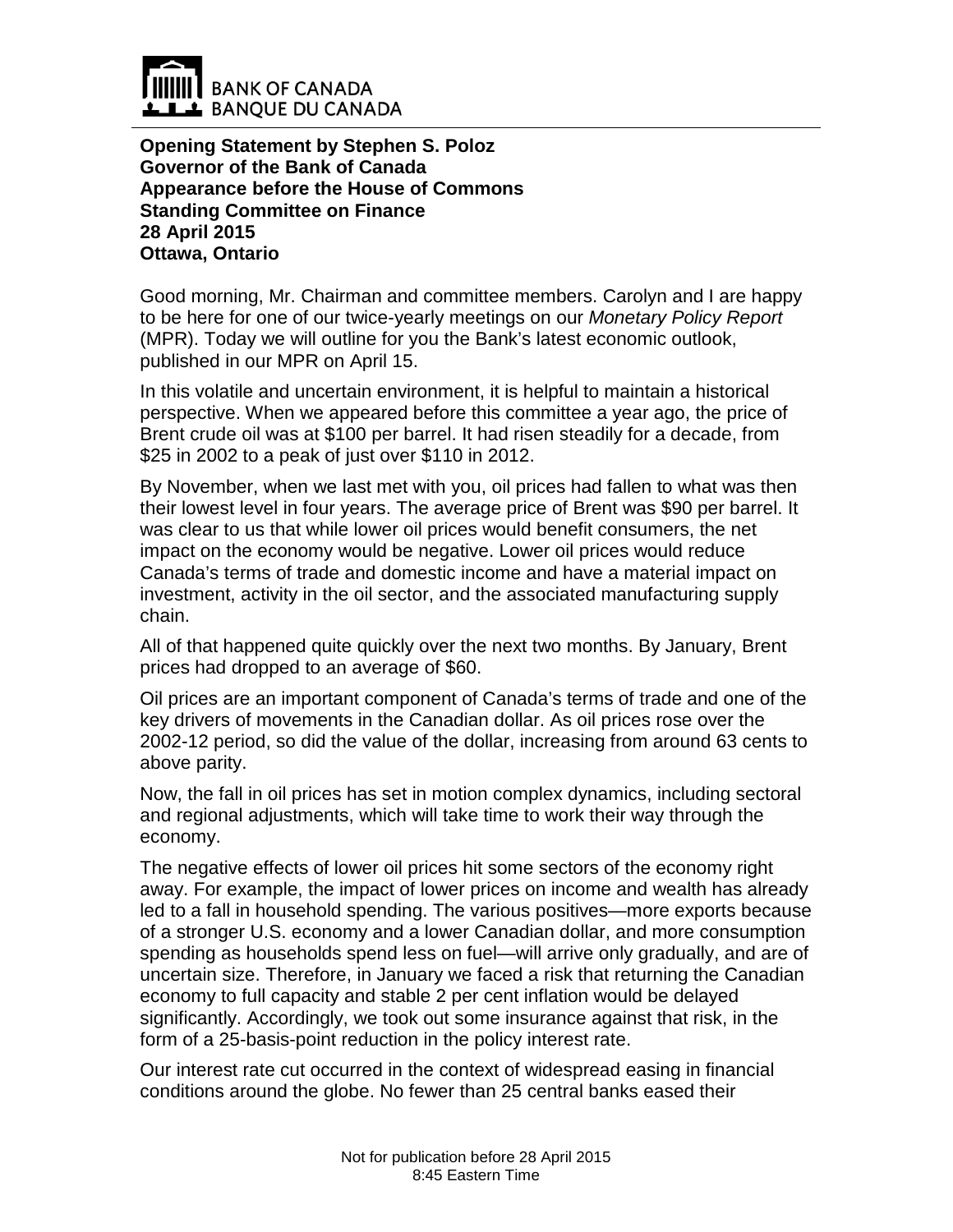monetary policies in the early months of 2015. All of this monetary policy easing led to lower rates across the entire yield curve.

What was behind this easing? Many central banks were adding stimulus in response to persistent economic slack and below-target inflation. This easing, coupled with the positive implications of lower energy prices for world growth, should help the global economy pick up through the year. The Bank expects global economic growth to strengthen and average about 3 1/2 per cent over the 2015–17 period.

Here in Canada we saw that some of the effects of lower oil prices, such as the lower household spending I mentioned earlier, were clearly being felt in late 2014 and early 2015. Our updated forecast in the April MPR suggests that the Canadian economy saw no growth in the first quarter. While the impact of the oil price shock is happening faster than initially expected, it does not appear to be larger than we anticipated in January.

Outside of the energy sector, other areas of the economy appear to be doing well. The segments of non-energy exports that we expected to lead the recovery are doing so, and we expect this trend to be buttressed by stronger U.S. growth and the lower Canadian dollar. The results of our *Business Outlook Survey* suggest that capacity constraints are beginning to emerge for exporters, which is promising for new investment. And, although we still have material slack in our labour market, the market's fundamentals have begun to improve. Even so, companies remain cautious about new investment and hiring intentions.

Weighing these various forces acting on the economy, we anticipate a partial rebound in growth in the second quarter, and a move to above-trend growth thereafter, for annual growth of 1.9 per cent this year. This projected growth profile gets us back on track to absorb our excess capacity around the end of 2016, at which time inflation will settle sustainably at 2 per cent. We see the risks around this projection as roughly balanced, but they will be reassessed continuously as new data become available.

The main risk to our outlook is the size and duration of the negative impact of the oil shock, weighed against the positive forces that are building in the non-energy sector. Our outlook is for the positives to begin to reassert themselves during the second quarter, and to do so clearly in the second half of the year. The interest rate cut in January and the lower Canadian dollar are working to speed up the transition.

Inflation, as measured by total CPI, is running at about 1 per cent, well below our 2 per cent target. This is largely due to the drop in gasoline prices, a temporary effect. Total CPI inflation would be quite close to zero were it not for exchangerate effects and some additional one-time factors. Core inflation is a little over 2 per cent, but it is also being boosted by exchange-rate effects and other one-time factors. In our projection, total inflation and core inflation converge on 2 per cent as these temporary factors dissipate and the economy reaches full capacity, around the end of 2016.

Meanwhile, financial stability risks remain front-and-centre in our deliberations. These risks are evolving in line with our expectations. The level of indebtedness, as measured by the ratio of debt-to-disposable income, continues to edge higher.